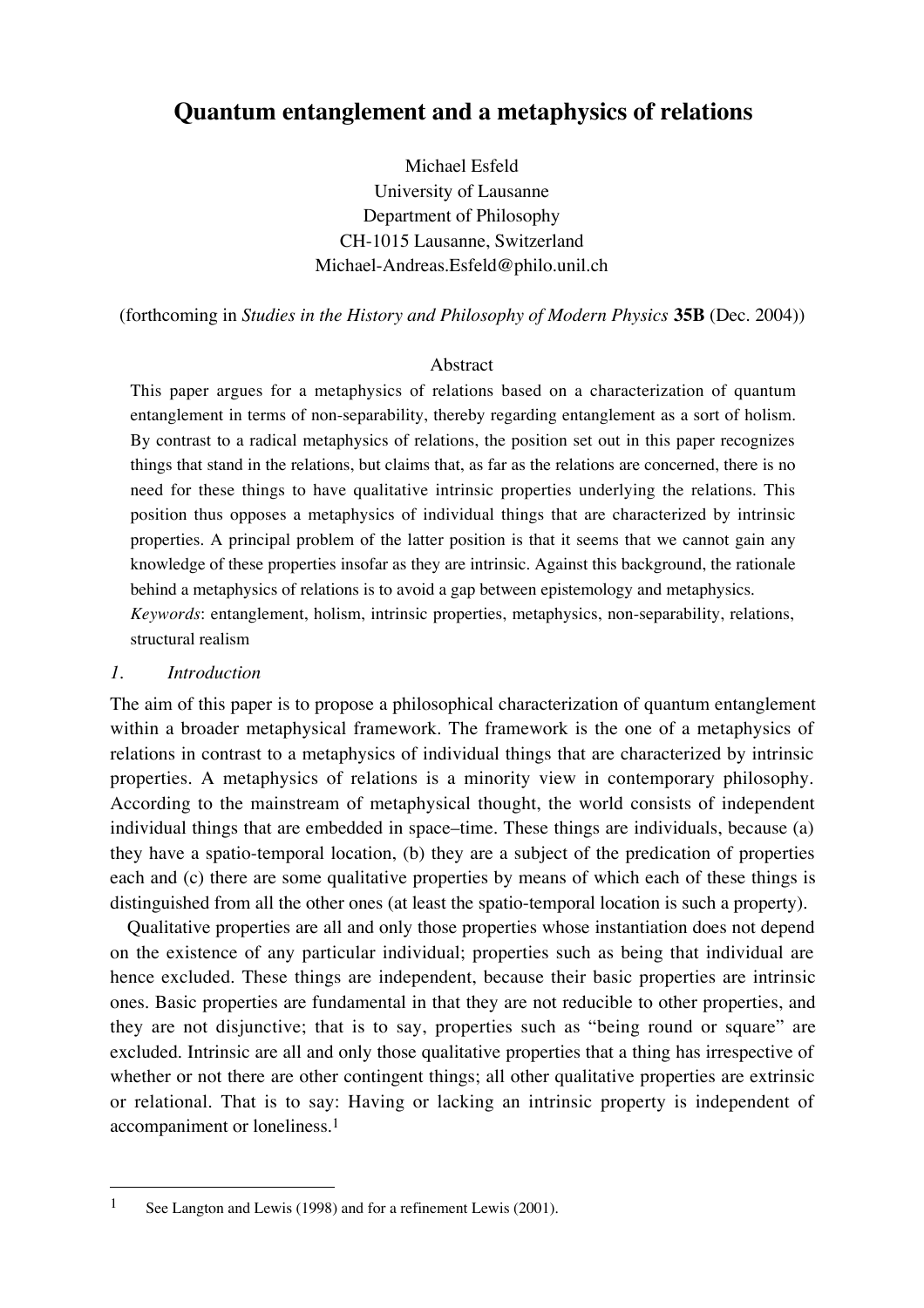A metaphysics of this type can be traced back to Aristotle at least. Aristotle assumes that there is a plurality of individual things (substances) that are characterized by intrinsic properties (forms) each.2 A prominent contemporary conception is David Lewis' thesis of Humean supervenience:<sup>3</sup> at the basic level of the world, there are only local qualities in the sense of intrinsic properties instantiated by space-time points or point-sized particles or field sources at space-time points. Space-time points can qualify as individual things in the abovementioned sense. Everything there is in a world like ours supervenes on the distribution of basic intrinsic properties over all space–time points. Whether really everything supervenes on that distribution is not relevant to the present paper. What is important here is the claim that, except for spatio-temporal relations, all the relations between the things at the basic level supervene on their intrinsic properties.

It is well known that quantum physics – notably quantum entanglement – poses a challenge to Lewis' Humean supervenience. This paper argues that quantum physics can be taken to suggest replacing a metaphysics of intrinsic properties with a metaphysics of relations. This is, of course, a matter of weighing arguments in the interpretation of a physical theory. There is no direct route of logical implication from physics to a particular metaphysics. A metaphysics of relations is often dismissed out of hand, for it seems to be paradoxical. It seems that (a) relations require relata, that is, things which stand in the relations, and that (b) these things have to be something in themselves, that is, must have intrinsic properties over and above the relations in which they stand.<sup>4</sup> However, a metaphysics of relations merely has to reject the second part of this claim: one can maintain that (a) relations require relata, that is, things which stand in the relations, but that  $(b^*)$  these things do not have any intrinsic properties that underlie the relations in which they stand. There is nothing paradoxical in this latter claim. This paper argues for no more than this claim.

By a "thing", I mean anything that is a subject of the predication of properties, including relational properties (relations), without being itself predicated as a property of something. I do not distinguish relations from relational properties: relations are properties as well (albeit not monadic ones) in that they are predicated of things. Moreover, something can be a thing without being an individual thing; for something to be an individual thing (an individual), further conditions may have to be met such as (a) being distinguishable from all the other things by means of the predication of some qualitative properties or (b) having a primitive thisness (haecceity).5

A metaphysics of relations can grant that things may have non-qualitative properties over and above the relational ones such as the property of being this thing, that is, a primitive thisness; but this position does not have to admit primitive thisness. Accepting that relations require things which stand in the relations does not commit one to the view that these things have a primitive thisness. It simply means taking into account that properties, including relations, are predicated of something; this does not imply that there is more to the related things than standing in the relations. If one does not endorse primitive thisness, one may say that a thing is a bundle of properties (or tropes); how a thing can be a bundle of relational properties (or relational tropes) is no more – and no less – a problem than how it can be a

<sup>2</sup> See in particular *Categories*, chapter 5, and *Metaphysics*, book VII.

 $3$  See Lewis (1986a), pp. IX-X.

<sup>4</sup> See, for instance, Langton (1998).

<sup>5</sup> See Adams (1979).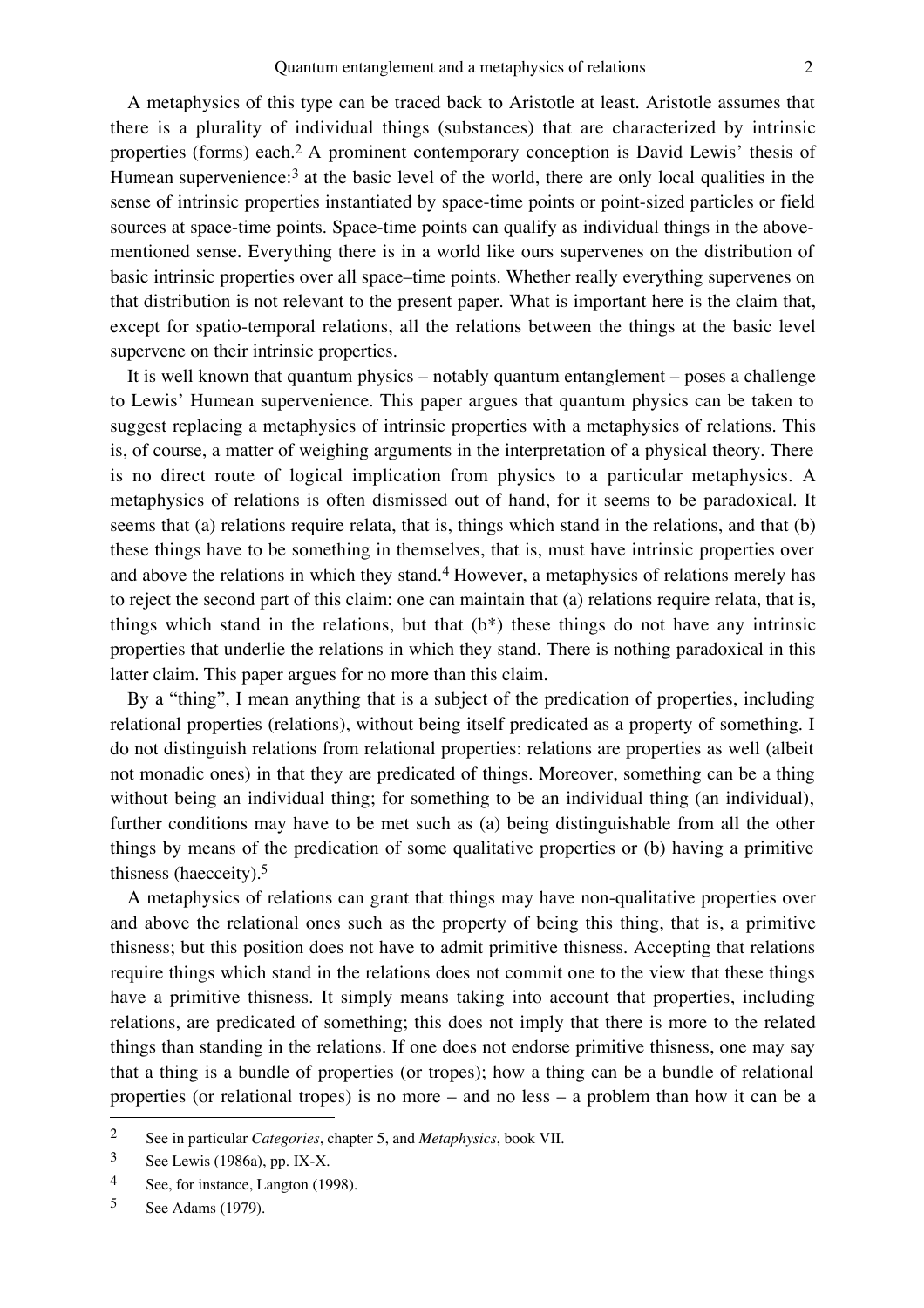bundle of intrinsic properties (or intrinsic tropes). Hence, both the view of things as being characterized by primitive thisness and the view of things as bundles of properties (or tropes) are compatible with a metaphysics of relations.

The plan of the paper is as follows: Starting from a conceptualization of quantum entanglement in terms of non-supervenient relations, the next section argues for conceiving quantum entanglement as a case of non-separability (that is, a case of holism). It is shown how this interpretation of quantum entanglement leads to a metaphysics of relations. The third section then establishes that this is a moderate metaphysics of relations in contrast to a radical one. Finally, this interpretation of quantum entanglement is put into the broader framework set out in this introduction: it is argued that this interpretation avoids a gap between epistemology and metaphysics, whereas a metaphysics of intrinsic properties invites such a gap.

## *2. From quantum entanglement to relations without underlying intrinsic properties*

### *2.1 Quantum entanglement*

Quantum theory permits that the states of quantum systems are entangled. Instead of speaking of entangled states, one can also talk directly in terms of entangled systems. However, since entanglement is state-dependent, it seems more appropriate to use the notion of entangled states. Entanglement is to say that the quantum systems in question do not have some statedependent properties each independently of one another. Examples are position and momentum as well as spin angular momentum in any direction. Instead, there are only correlations between the state-dependent properties of the quantum systems in question encoded in a joint probability distribution determined by the joint state. Quantum theory does not include any properties of each quantum system taken separately that are a supervenience basis for these correlated probability distributions. Furthermore, these correlations – and thus entanglement – are independent of spatio-temporal distance. Because of entanglement, quantum physics seems to exhibit some sort of a holism.

This way of receiving quantum theory commits us to realism: there are quantum systems, and they are as quantum theory describes them, namely subject to entanglement. Furthermore, we are committed to endorsing objective probabilities, that is, probabilities which do not simply indicate limits of our knowledge, but which are about properties that things objectively have. Whatever entanglement may exactly be, it is a relation among quantum systems. "Being entangled with" is a property that is predicated of at least two quantum systems; it is thus a relational property. By admitting entanglement, we are not committed to taking a particular stance on the notorious measurement problem in quantum theory: even if one maintains that measurement leads to a dissolution of entanglement so that, as a result of measurement, quantum systems really have definite numerical values of the state-dependent properties in question each, entanglement has to be there in the first place before it makes sense to consider the question whether or not there are processes that dissolve entanglement.

It is not necessary that the states of quantum systems are entangled. Quantum theory has the means at its disposal to describe states of physical systems which are not entangled, that is, product states. However, quantum theory describes physical systems in such a way that entanglement is not at all exceptional, but ubiquitous. What has to be accounted for in quantum theory is not entanglement, but cases of the absence of entanglement, if there really are such cases (if not, it has to be explained why there appear to be such cases).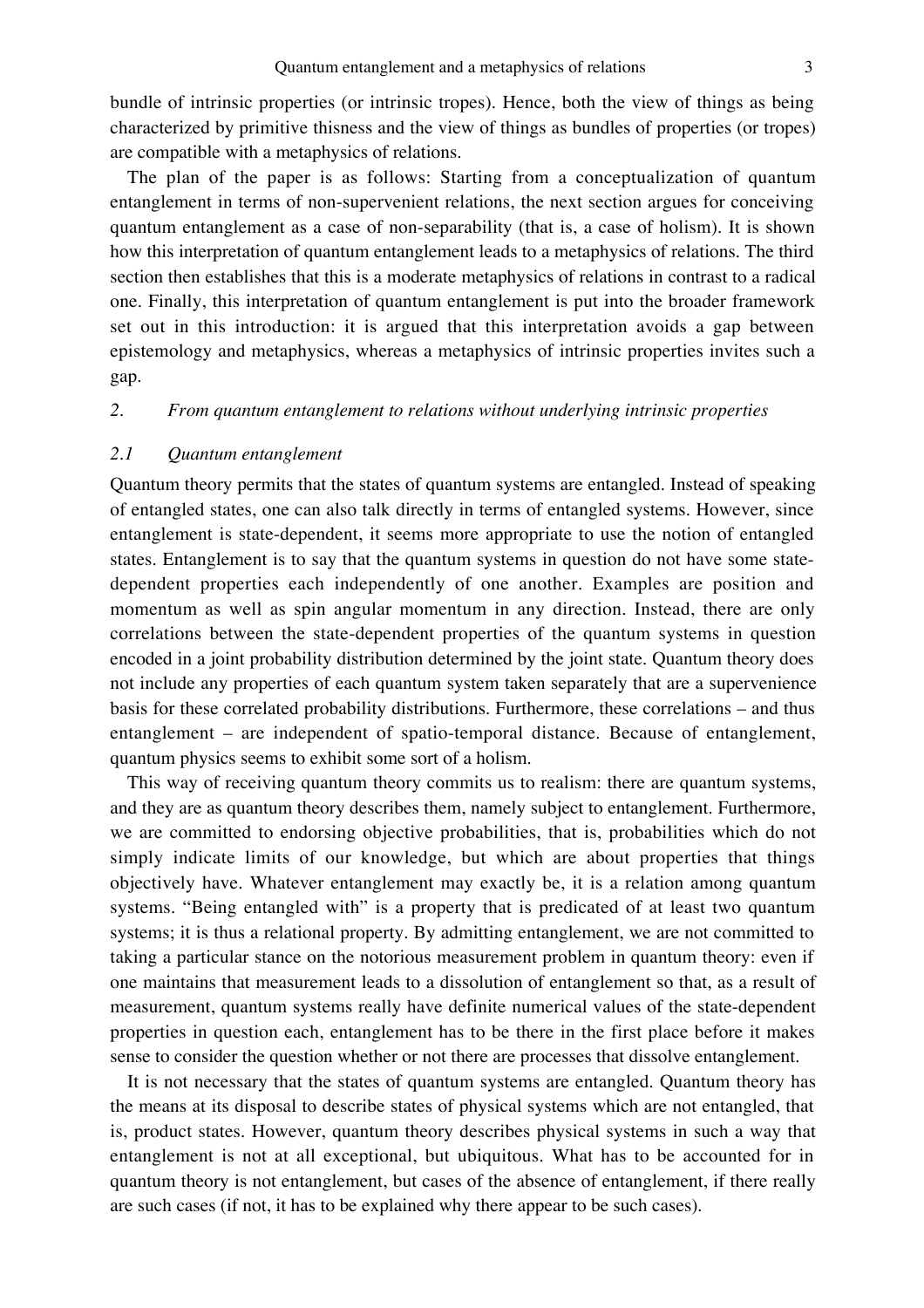Nonetheless, even if the states of quantum systems are entangled, it is possible to give a description of each of the systems in question considered in isolation from the other systems. This is a description in terms of what is known as a mixed state in the sense of an improper mixture:<sup>6</sup> this description contains all the information that can be acquired about each of the quantum systems considered on its own. But it ignores the correlations in which the entanglement consists. Consequently, this description does not take all the factors into account that are relevant to the quantum probabilities. The description in terms of improper mixtures therefore is an incomplete description of quantum systems in entangled states. It is not a description that refers to intrinsic properties of each quantum system.

## *2.2 Non-supervenient relations*

A prominent philosophical proposal for a characterization of quantum entanglement is the one of Paul Teller (1986). He describes quantum entanglement in terms of relational holism, taking it to consist in non-supervenient relations:

Holism has always seemed incoherent, for it seems to say that two distinct things can somehow be entangled or intermeshed so that they are not two distinct things after all. … By *relational holism* I will mean the claim that objects which in at least some circumstances we can identify as separate individuals have *inherent relations*, that is, relations which do not supervene on the non-relational properties of the distinct individuals. Relational holism is free of the incoherence which threatens less clearly stated forms of holism. It is sufficient for an object to be a distinct individual that it have a non-relational property. And it is quite consistent to suppose that two such distinct individuals, each having a non-relational property, should also stand in some inherent relation to each other. (p. 73)

Teller thus regards quantum systems as distinct individuals. He claims that what is peculiar about these individuals is that they bear some non-supervenient relations to each other. Hence, according to Teller, it is necessary that quantum systems have some intrinsic properties or other, which make them distinct individuals, in order to be able to stand in the relations of quantum entanglement, even if these relations do not supervene on the intrinsic properties. He suggests that if the presupposition of intrinsic properties that make quantum systems distinct individuals were abandoned, the claim of holism in quantum physics would be an incoherent position.

Consider furthermore what David Mermin (1998) proposes as the Ithaca interpretation of quantum mechanics, namely that quantum theory describes a world of correlations without describing intrinsic properties of the correlata.7 Mermin goes on to say that "the *correlata* that underlie those correlations lie beyond the descriptive powers of physical science" (p. 762) and that "in our description of nature the purpose is not to disclose the real essence of the phenomena" (p. 764). Again, the idea is that quantum theory describes relations and that these relations presuppose intrinsic properties of the related systems, which are beyond the scope of quantum theory.

However, the characterization as a non-supervenient relation is not sufficient to capture quantum entanglement. Spatio-temporal relations, for instance, are non-supervenient, too. Independently of quantum theory, Carol Cleland (1984) introduces a distinction between weakly and strongly non-supervenient relations. She employs the familiar philosophical

<sup>6</sup> See d'Espagnat (1971), chapter 6.3.

<sup>7</sup> See also Rovelli (1996).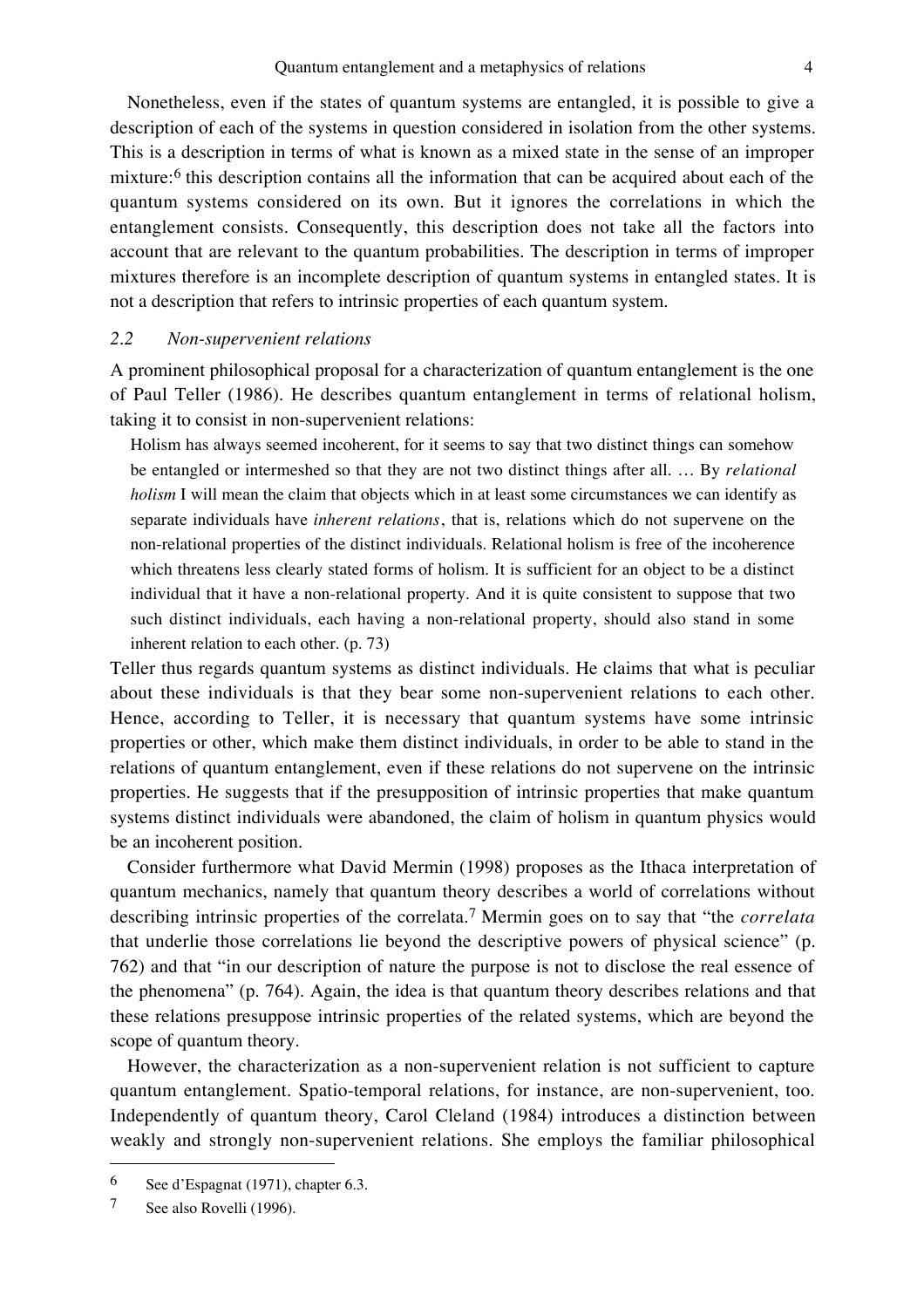differentiation between a determinable attribute – such as having mass – and a determinate attribute – such as having a mass of 6g: nothing has mass simpliciter, but only in a determinate way. She formalizes the concept of a supervenient relation by setting out two conditions:

A dyadic relation *R* is *supervenient* upon a determinable nonrelational attribute *P* if and only if

- $1. \Box$  ( $\forall x, y$ ) ~  $\Diamond$  [R (x, y) and there are no determinate attributes  $P_i$  and  $P_j$  of determinable kind *P* such that  $P_i(x)$  and  $P_j(y)$ ];
- 2.  $\Box$  ( $\forall$  *x*, *y*) {*R* (*x*, *y*)  $\Box$  there are determinate attributes  $P_i$  and  $P_j$  of determinable kind  $P$ such that  $P_i(x)$  and  $P_j(y)$  and  $\Box(\forall x, y)$   $[(P_i(x)$  and  $P_j(y)) \Box R(x, y)]$ . (p. 25)

The first condition states: it is necessary for a supervenient relation that each of the related things instantiates a determinate non-relational – that is, intrinsic – property of a certain determinable kind. The second condition adds that these instantiations of intrinsic properties determine the relation in question. It is necessary that any two things which instantiate the same intrinsic properties stand in the same relation to each other. Cleland gives the example of mass relations. An individual that has a mass of 8g is heavier than an individual that has a mass of 6g. Any two individuals that have the same masses respectively instantiate the same mass relation. Therefore, mass relations are supervenient on the property of mass, which can be considered as intrinsic for the purpose of the argument (pp. 23-27).

Coming to non-supervenience, a relation is *weakly non-supervenient* if and only if it satisfies the first, but not the second of these conditions. That is to say: it is necessary that all the related things instantiate intrinsic properties of a certain kind. But these intrinsic properties are not sufficient to determine the relation in question. Cleland gives the following example: according to her, if two individuals are to bear a relation of spatial distance to each other, each of them must have a size or shape. However, their size or shape does not determine the spatial distance between them. Therefore, Cleland claims that the relation of spatial distance is weakly non-supervenient: this relation satisfies the first condition for a supervenient relation, but it fails to conform to the second one (pp. 27-28).

Accordingly, a relation is *strongly non-supervenient* if and only if it does not satisfy the first condition for a supervenient relation either (pp. 28-29). It is thus not necessary that two things have intrinsic properties of a certain kind, if they bear a strongly non-supervenient relation to each other. Strongly non-supervenient relations permit that the related things have intrinsic properties each, but they do not require intrinsic properties of a certain kind. Steven French convincingly argues that the non-supervenient relations in the case of quantum entanglement are strongly non-supervenient in Cleland's sense.<sup>8</sup> Quantum entanglement is not tied to the related systems having intrinsic properties of a certain kind.

Cleland's distinction between weakly and strongly non-supervenient relations may be helpful to differentiate quantum entanglement from spatio-temporal relations. According to Cleland, spatial relations are weakly non-supervenient. The relations of quantum entanglement, by contrast, are strongly non-supervenient. However, this distinction is not sufficient to conceptualize quantum entanglement.

In *On the plurality of worlds*, David Lewis (1986b) considers whether there can be external relations which are not strictly or analogically spatio-temporal and which unify a world. He imagines the following test case:

<sup>8</sup> French (1989), pp. 8–18, in particular pp. 17-18.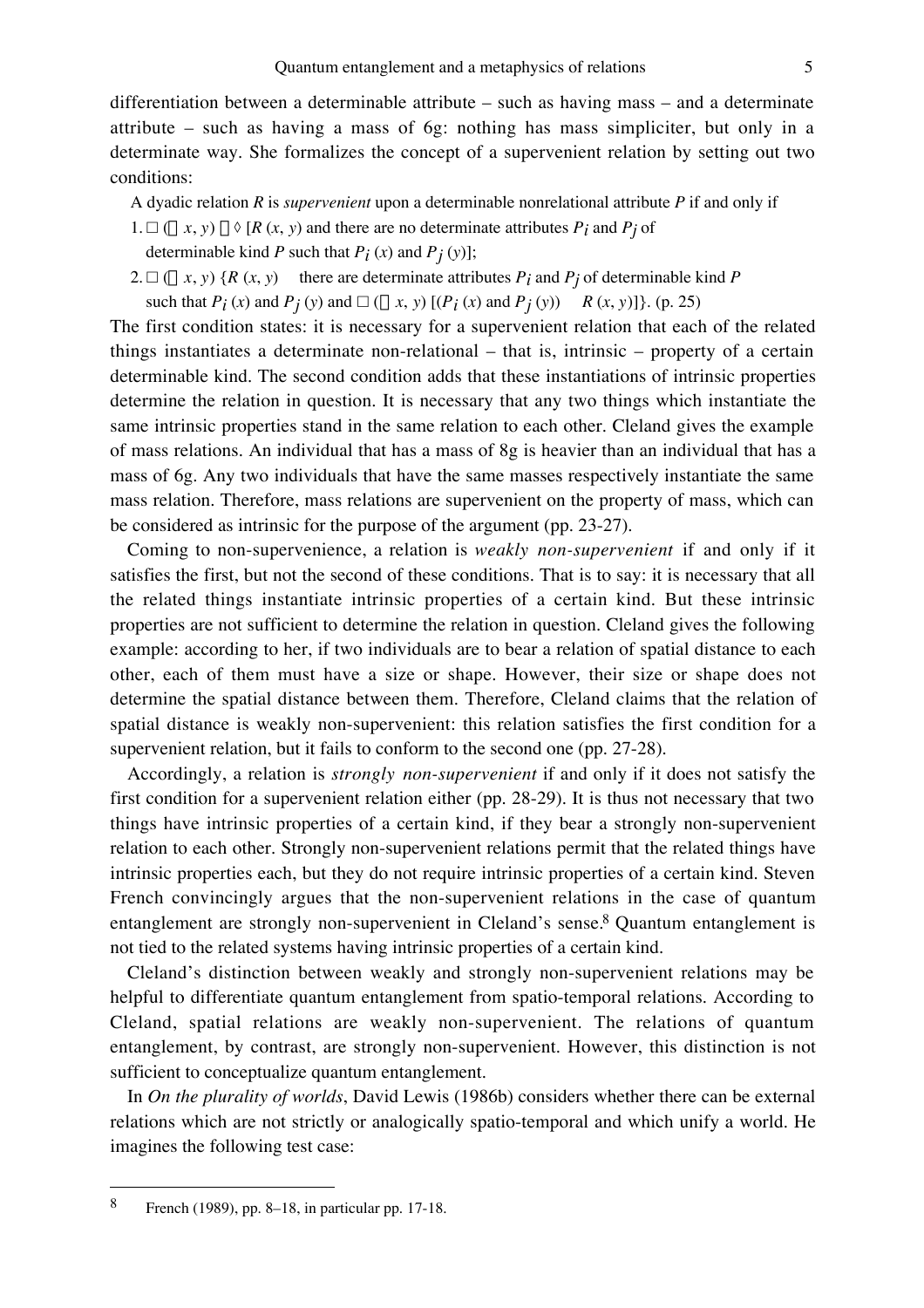We tend to think that positive and negative charge are natural intrinsic properties of particles; but suppose not. Suppose instead there are natural external relations of like-chargedness and opposite-chargedness. … On this view, as opposed to the standard view, the relations of likeand opposite-chargedness do *not* supervene on the intrinsic natures of two particles taken separately; an electron and a positron may be perfect intrinsic duplicates. That is the point of calling the relations external. They are natural *ex hypothesi*. They are pervasive (at least, given the appropriate laws) in that whenever two particles are connected by a chain of such relations, they are connected directly. But they are very far from discriminating (again, given the appropriate laws): if there are as few as three particles, there must be two of them that are alike as far as these relations are concerned. If this story, or something like it, could be true, then here we have external relations that are not strictly or analogically spatio-temporal. (p. 77)

Lewis' imaginary charge relations are strongly non-supervenient in Cleland's sense: standing in these relations is not tied to instantiating intrinsic properties of a certain kind. Lewis argues that these imaginary charge relations are unable to unify a world, because there is no convincing reason against considering two things in different possible worlds as also standing in relations of like- or opposite-chargedness to each other (pp. 76-78). In the case of the quantum relations of entanglement, by contrast, there is, like in the case of spatio-temporal relations, no question of these relations holding also among things across different worlds. However, spatio-temporal relations as well as Lewis' imaginary charge relations are stateindependent in the following sense: any two things in a world bear some spatio-temporal relation to each other whatever their state is. By contrast, it is state-dependent whether two things bear a relation of entanglement to each other. Nonetheless, since entanglement is ubiquitous at the microphysical level in all the worlds to which quantum theory applies, we can say: not only spatio-temporal relations, but also quantum relations of entanglement unify our world. Both are non-supervenient relations that connect only things in one world.

Lewis' imaginary charge relations come closer to quantum entanglement than spatiotemporal relations in the following respect: in the case of these charge relations as well as in the quantum case we expect the relations to be determined by properties which each of the related systems has independently of the other systems. In other words, we have a prior understanding of properties such as charge as well as position and momentum as being intrinsic properties. But it then turns out that these properties are not intrinsic and that there are no intrinsic properties which accomplish such a determination. Nonetheless, there is nothing like entanglement in Lewis' example. Lewis simply invites us to imagine a case in which the properties of being like-charged or being opposite-charged with respect to certain other things are irreducibly relational. Hence, Lewis' imaginary charge relations show the following: even if we make an exception for spatio-temporal relations, speaking of nonsupervenient relations is not sufficient to capture what is peculiar about quantum entanglement.

#### *2.3 Non-separability*

The sense in which there is a failure of supervenience in quantum entanglement can be elaborated on in another way than simply speaking of non-supervenient relations. In any case of quantum entanglement, there are no states of the parts on which the joint state of the whole of the systems in question supervenes. We can make this notion of a failure of supervenience more restrictive by employing the concept of separability.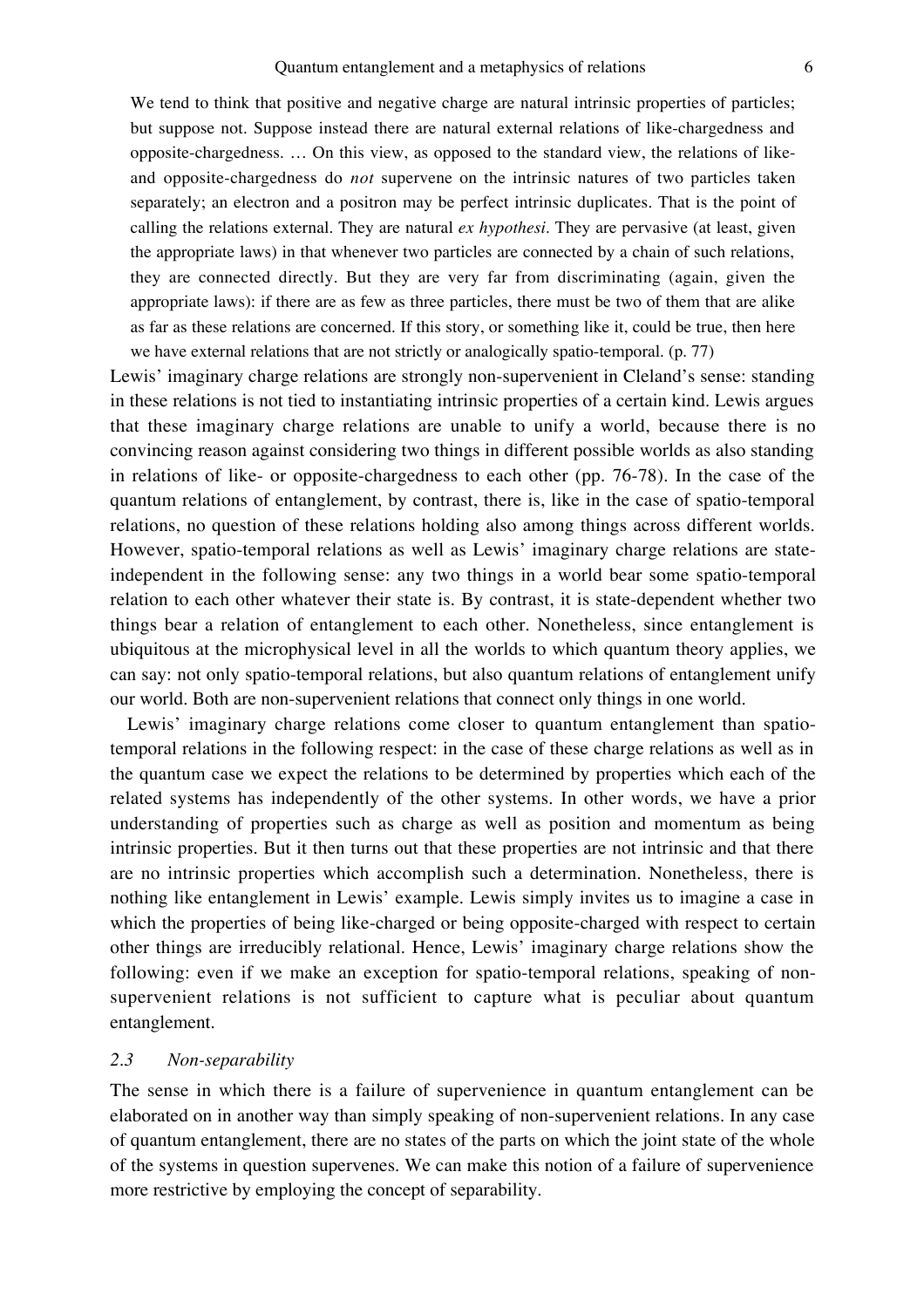Albert Einstein based his criticism of quantum theory on the principle of separability, which he regarded as some sort of a presupposition without which physical science would not be possible at all.<sup>9</sup> Taking Einstein's criticism into account, Don Howard formulates separability as the claim that (1) spatially separated systems possess their own, distinct physical state each and that (2) the joint state of two or more spatially separated systems is wholly determined by their separate states.<sup>10</sup> In view of employing the notion of separability for a systematic characterization of quantum entanglement, it seems reasonable to eliminate the condition of the systems being spatially separated; for entanglement is independent of whether or not the systems whose states are entangled are spatially separated. For instance, the spin state of the two electrons of a helium atom in the groundstate is a case of entanglement, too (singlet state), although the two electrons are not localized in such a way that they are spatially separated from one another. Furthermore, in quantum computation, one considers the entanglement of the states of many systems which are usually not localized in such a way that they are separated in space. Abandoning the condition of spatial separation, one can characterize separability in this way: Physical systems have a state each in the sense that (1) this state completely determines the state-dependent properties of the system and (2) the joint state of two or more systems supervenes on the states which each of these systems has. On this basis, let us characterize non-separability in the following way:

## *Non-separability*

The states of two or more systems are non-separable if and only if it is only the joint state of the whole that completely determines the state-dependent properties of each system and the correlations among these systems (to the extent that these are determined at all).

According to this characterization, any case of quantum entanglement is a case of nonseparability, and non-separability is the reason why quantum entanglement is a sort of holism.<sup>11</sup> In any case of quantum entanglement, only the joint state of the whole completely determines the probability distributions of the state-dependent properties of the parts by determining correlations among these probability distributions.

Coming back to Lewis's example of imaginary charge relations mentioned in the previous section, this is simply the case of one system being in a state of, say, opposite-chargedness relative to another system (or other systems). This is comparable to the case when, as a result of measurement and a dissolution of entanglement, there is, in the paradigmatic example of the singlet spin state of a pair of systems of spin 1/2, the one system in a state of opposite spin relative to the other system. However, when the spin states of the two systems are entangled, it is not the case that each system is in a spin state opposite to the other system.

Consider another example: Max Black conceives a possible world in which there are only two spheres that have the same non-relational properties.12 There is a definite distance between these two spheres. But neither sphere has a position in distinction from the other sphere (unless one presupposes absolute space). In Black's example, each sphere is in a state of (or has the property of) being at a distance of, say, ten metres from another sphere. In the  $\overline{a}$ 

<sup>9</sup> See in particular Einstein (1948), pp. 321-322, translated in Howard (1985), pp. 187-188.

<sup>10</sup> Howard (1989), pp. 225-227.

<sup>11</sup> For an elaboration on the link between non-separability and holism, see Esfeld (2001), chapter 8.

<sup>12</sup> Black (1952), p. 156.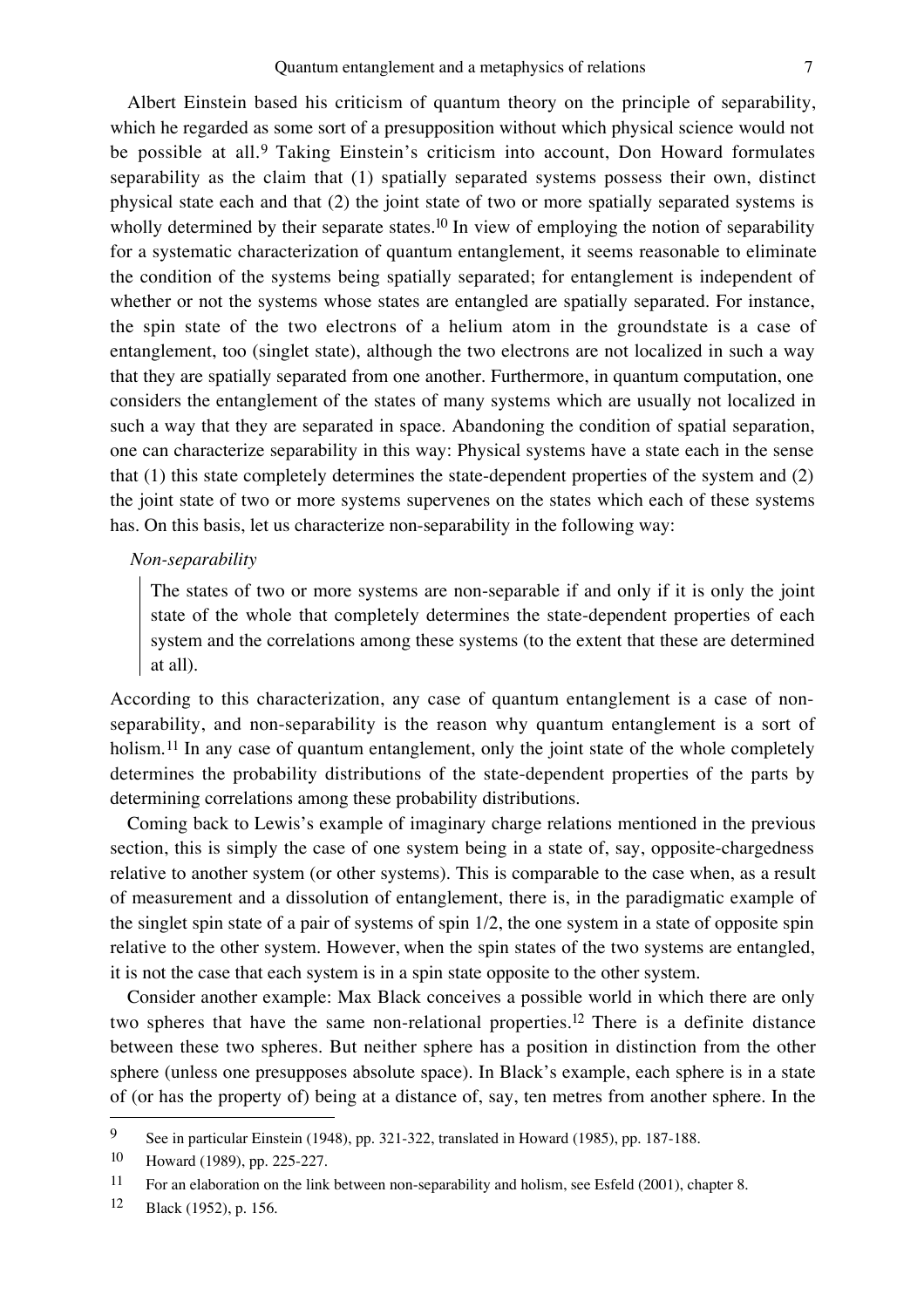example of the states of two quantum systems entangled with respect to position and momentum that Einstein, Podolsky and Rosen (1935) consider in their famous paper, by contrast, even if the global observable of relative distance has the definite numerical value of, say, ten metres, it is not permissible to attribute to each of the two systems the state – and thereby the property – of being at a distance of ten metres from the other system. Imagine a simplified experimental realization of this case. If we attributed to the one system the property of being ten metres apart from the other system and attributed to that other system the property of being ten metres apart from the first system, we would imply that one system is on the one side of the experimental arrangement and the other system on the other side. However, we can ask about the local observable of position of each of the two systems, and we get a probability distribution which is identical for the two systems and which extends to both sides of the experimental arrangement. Hence, in the case of Einstein, Podolsky and Rosen, there is no warrant in the formalism of quantum theory for assuming that the one system is on one side of the arrangement and the other system on the other side of the arrangement.<sup>13</sup> The cases of quantum entanglement are cases of non-separability in that there is only a joint state determining certain correlations that obtain among the systems in question without it being possible to attribute significant states (or state-dependent properties for that matter) to each of the systems in question, and be it relative to the other systems.

Nonetheless, characterizing what quantum theory tells us in terms of non-separability is a metaphysical proposal that is a matter of philosophical argument. As with any philosophical argument, the experimental evidence – in particular, the analysis of Bell's theorem and the evidence coming from the Bell experiments – does not force a commitment to nonseparability upon us.<sup>14</sup> My claim is that speaking of non-separability provides us with a convincing understanding of what is going on in quantum entanglement.

One can conceive the joint state of a quantum whole as including intrinsic properties of the whole, that is, intrinsic properties which do not supervene on intrinsic properties of the parts.15 These intrinsic properties of the whole, however, do not speak in favour of a metaphysics of intrinsic properties in contrast to a metaphysics of relations: Any relation between two or more systems can be conceived as an intrinsic property of the whole of the systems in question. In quantum entanglement, the intrinsic properties of the whole are global observables such as, in the case of Einstein, Podolsky and Rosen, relative distance and total momentum as well as total spin in the case of the singlet spin state of a pair of systems of spin 1/2. These global observables are represented as a certain combination of local observables of the parts in the Hilbert space formalism. They thus contain information about the way in which the parts are related to each other. Moreover, since quantum entanglement is ubiquitous, strictly speaking, only the whole of all quantum systems taken together can be considered as being in a pure state. Intrinsic properties of the world as a whole at the quantum level, however, do not in any way challenge a metaphysics of relations. No argument for a metaphysics of intrinsic properties can be built on such intrinsic properties.

For any system of a certain kind, there is a family of properties that make something a system of the kind in question. State-dependent properties such as position, momentum, and

<sup>13</sup> See also the argument in Cartwright (1989), p. 263.

<sup>14</sup> For a view against non-separability see the recent paper by Winsberg and Fine (2003). See, however, Müller and Placek (2001) for an argument against Fine's approach.

<sup>15</sup> Compare Healey (1991).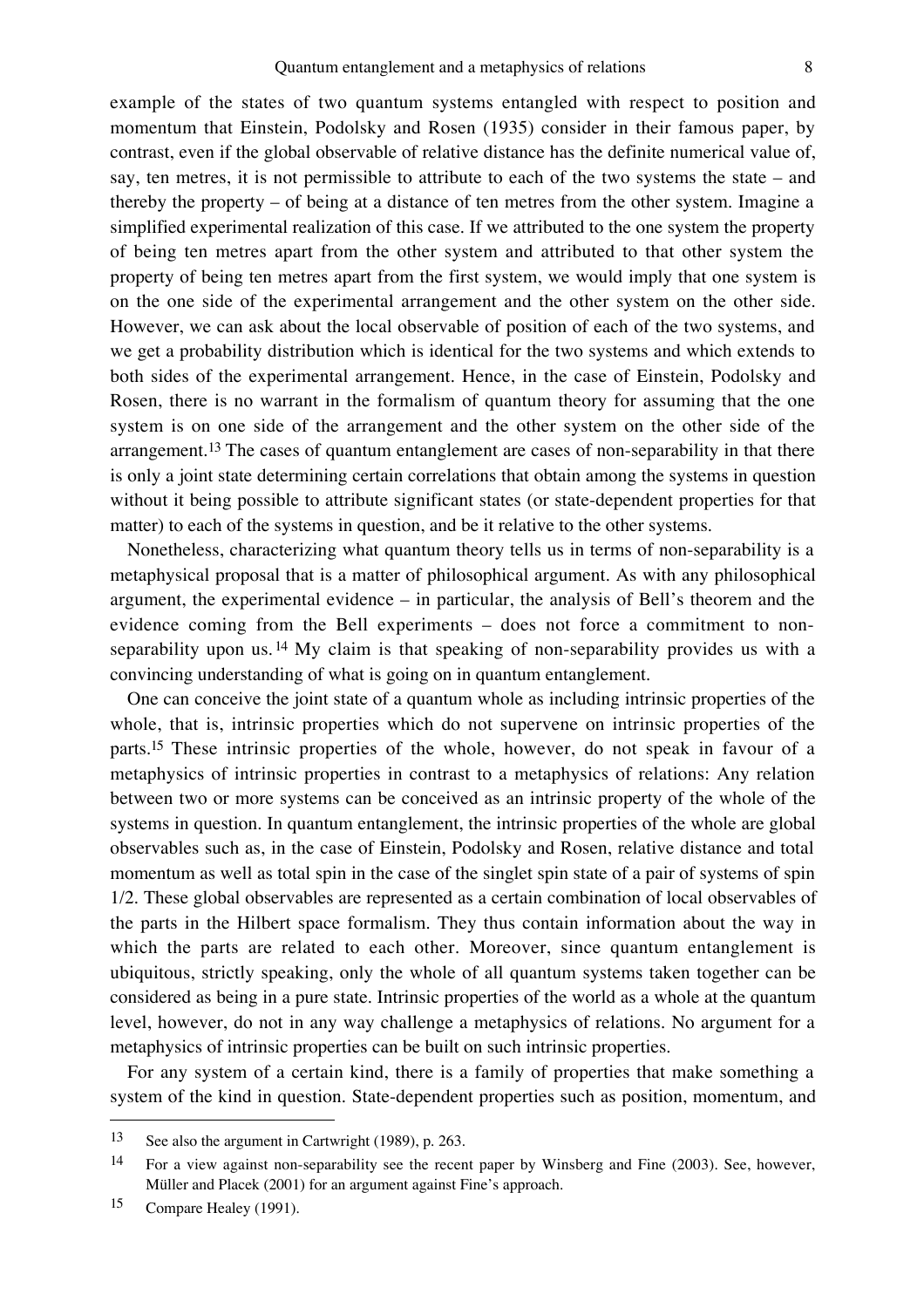spin in any direction belong to the family of properties that make something a quantum system. Nothing can count as a quantum physical system without having these properties in some sense. If one countenances essential properties, position, momentum, and spin in any direction count among the essential properties of a quantum physical system. In the case of quantum entanglement, however, quantum systems do not have these properties separately. Nonetheless, these systems taken together have properties of the kind position, momentum, or spin – such as, in the paradigmatic examples mentioned above, relative distance and total momentum as well as total spin.

If asked about position, momentum, or spin in a given direction of one of the two systems in the state that Einstein, Podolsky and Rosen consider or in the singlet state, one can therefore say the following: one system is related with another system in such a way that only the two systems taken together have properties of the kind in question – in the sense of a relative distance with a definite numerical value, total momentum zero, or total spin zero. Nonetheless, the property of relative distance of the whole indicates the way in which the parts are related with respect to position (although it is not the case that each of the parts has a position); for the global observable of relative distance contains the correlations between the probability distributions of the local observables in question, in whatever way one may interpret these correlated probability distributions. The property of total momentum of the whole indicates the way in which the parts are related with respect to momentum, although it is not the case that each of the parts has a momentum – and be it one that is simply opposed to the momentum of the other system. Accordingly, the property of total spin of the whole indicates the way in which the parts are related with respect to spin in any direction, although it is not the case that each of the parts has a spin in any direction – and be it one that is simply opposed to the spin of the other system.

A similar consideration applies to any case of entanglement: there are global observables of the whole that have a definite numerical value in the state in question and that can be considered as intrinsic properties of the whole. These properties of the whole indicate the way in which the parts are related with respect to their state-dependent properties, for they contain correlations between the probability distributions of the respective state-dependent properties of the parts, although these state-dependent properties cannot be attributed to each of the parts.

We can thus set out an account of quantum entanglement in this way:

- 1) Quantum entanglement shows that there are non-supervenient relations among physical systems over and above the spatio-temporal relations (strongly non-supervenient relations in contrast to weakly non-supervenient relations).
- 2) The non-supervenient relations of entanglement among the parts of a quantum whole amount to the whole having intrinsic properties that do not supervene on intrinsic properties of the parts.
- 3) These properties of the whole come to non-separability in the following sense: the parts have some of the properties that belong to the family of properties which make something a quantum system not separately, but only in this way: there are properties of the whole which indicate the manner in which the parts are related with each other with respect to some of the properties that make something a quantum system.

If we spell out the non-supervenient relations in the quantum case in terms of non-separability and thus holism as proposed here, quantum theory is no longer neutral with respect to the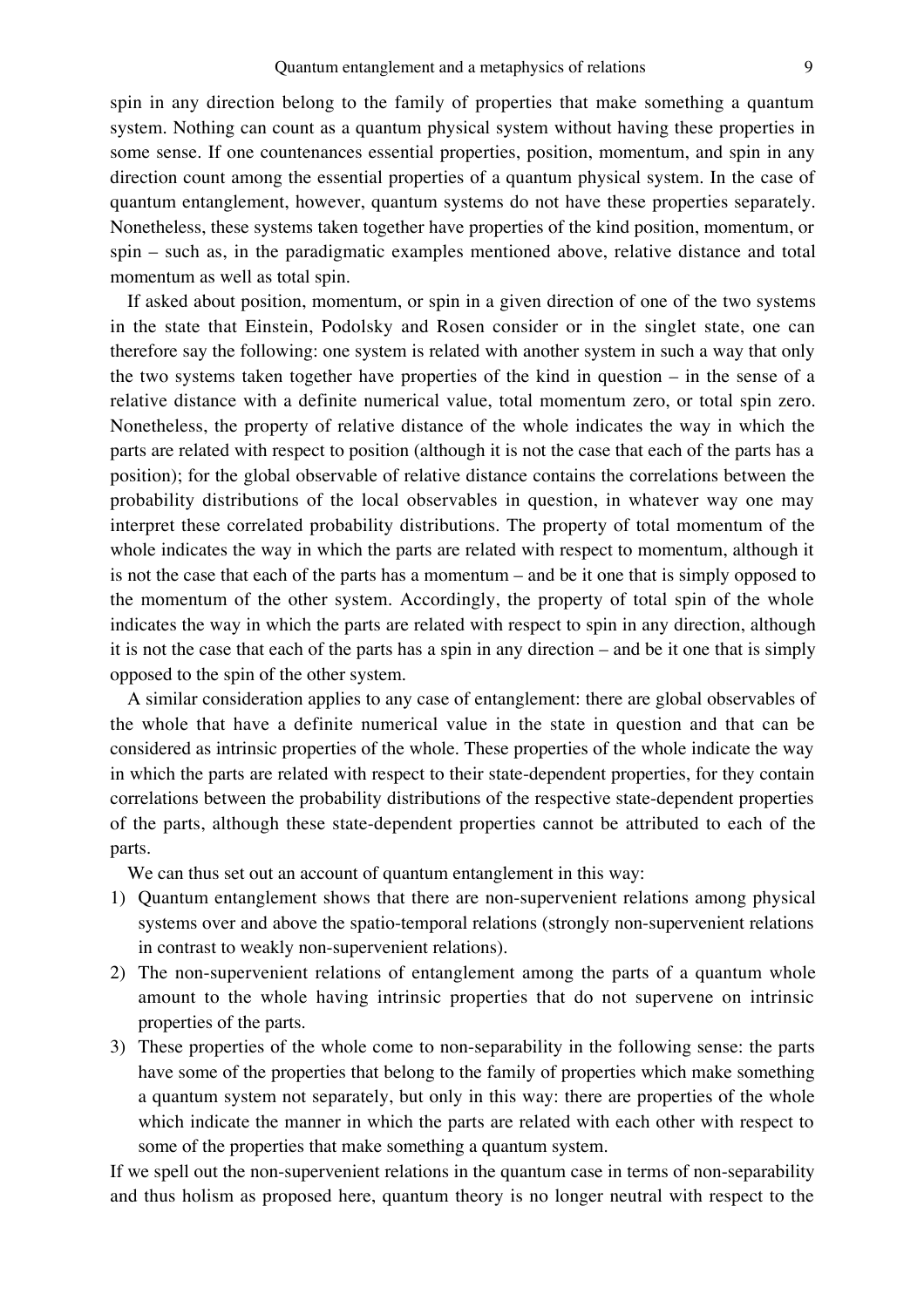issue of a metaphysics of intrinsic properties vs. a metaphysics of relations. Quantum theory, interpreted in terms of non-separability, speaks in favour of a metaphysics of relations that do not require any intrinsic properties of the related quantum systems. As far as the properties that are subject to entanglement are concerned, there is no reason to suppose that there are intrinsic properties of the related systems in question: the relations among the systems are determined from above so to speak, namely by the pure state of the whole. This way of determining the relations makes it superfluous to call for intrinsic properties of the related systems, even if there is no question of intrinsic properties constituting a supervenience basis for the relations. All we need for these relations to obtain is systems in the sense of entities of which properties can be predicated, and be it relational properties such as "being entangled with". There is no need for the systems of which such properties can be predicated to be distinct individuals.

Quantum systems have more properties than the state-dependent ones, which are subject to entanglement, namely state-independent properties such as mass or charge. One may wonder whether these are intrinsic properties. However that may be, bringing state-independent properties into focus can at most show that quantum systems may have intrinsic properties that are not relevant to the correlations that quantum theory describes. Thus, referring to stateindependent properties can at most illustrate the following point: if one puts forward an argument for a metaphysics of relations on the basis of a physical theory, one cannot exclude that the physical systems in question have some intrinsic property or other. What one can seek to establish is only that the relations which the physical theory in question treats do not call for any intrinsic properties of the related systems. Nonetheless, since quantum theory is our basic physical theory, it would be desirable to derive state-independent properties within the formalism of quantum theory. The idea then is to get to state-independent properties such as charge and mass on the basis of state-dependent properties.

Non-relativistic quantum mechanics can be taken to describe single physical systems such as electrons, neutrons, protons and the like. These are single physical systems, because, as far as quantum mechanics is concerned, there always is a definite number of them. They are subjects of the predication of properties each – and be it properties such as "is entangled with other systems". Quantum systems of the same kind whose states are entangled are indistinguishable. There are no qualitative properties whatsoever – not even relational conditional probabilities – that distinguish one such system from all the other ones. Nonetheless, one can maintain that quantum systems are individuals if one is prepared to acknowledge non-qualitative properties such as primitive thisness.16 The proposal made in this section is compatible with such a view. But the point is that it does not commit us to more than acknowledging that, as far as quantum physics is concerned, quantum systems are those things that stand in the correlations without any intrinsic properties or anything like a primitive thisness being required for standing in the correlations. Hence, both the friends of non-individuals and the friends of individuals can agree with the metaphysics of relations proposed in this section. It is important to disentangle the issue of quantum entanglement from the issue of individuals: entanglement rules out that there are individuals that are distinguished by some qualitative properties, but it does not exclude that there may be individuals tout court.

<sup>16</sup> See French and Redhead (1988).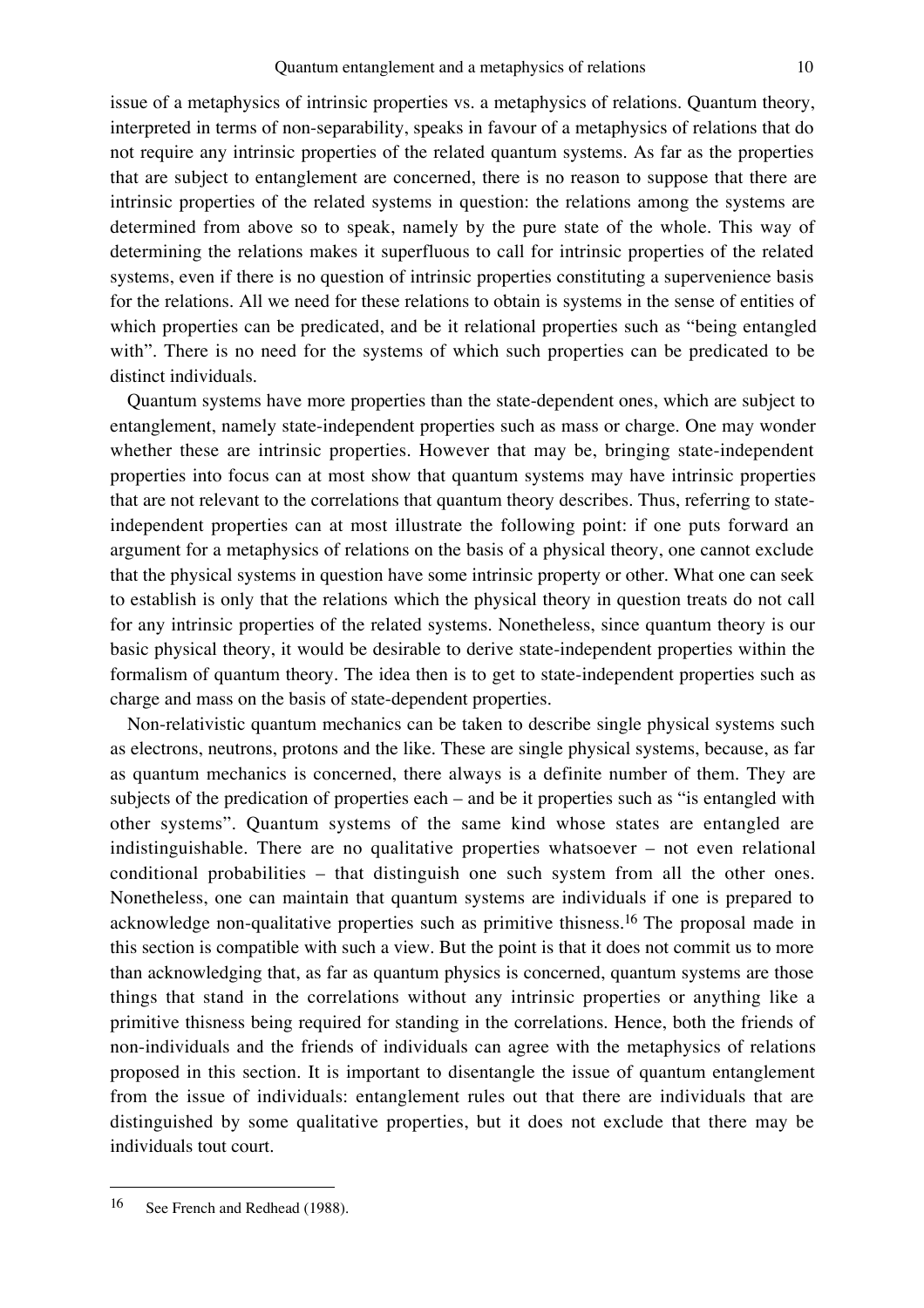# *3. A moderate vs. a radical metaphysics of relations*

The position argued for in the preceding section comes close to what Steven French and James Ladyman advocate as metaphysical or ontic structural realism, namely the view that structure is what is real and that there are no intrinsic properties underlying structure.<sup>17</sup> Their argument for this position makes also use of quantum entanglement. Ladyman (1998) concludes by envisaging that "structural realism amounts to the claim that theories tell us not about the *objects* and *properties* of which the world is made, but directly about *structure* and *relations*" (p. 422), suggesting that there is no need to admit objects in metaphysics. The structural realism of French and Ladyman thus seems to be a radical metaphysics of relations.18 It rejects not only the claim that (1) things have to be something in themselves, that is, must have intrinsic properties over and above the relations in which they stand, but also the claim that (2) relations require relata, that is, things which stand in the relations. The metaphysics of relations advocated in the preceding section, by contrast, dismisses only the first claim. It therefore is a moderate metaphysics of relations. The argument of this paper accepts that relations require things that stand in the relations (although these things do not have to be individuals, and they need not have intrinsic properties) and regards physical theories as referring to things. In particular, the argument of the preceding section says nothing against quantum theory referring to quantum systems and describing the properties of these systems, albeit – somewhat peculiar – relational properties. In other words, an argument that builds on quantum entanglement seems to be sufficient only to renounce (1), but does not touch upon (2). At least as far as quantum mechanics is concerned, there are quantum systems that stand in the relations, even if it can be maintained that they fall short of being individuals. (Quantum field theory would in any case require a separate treatment).

French and Ladyman base their ontic structural realism on structural realism as set out by John Worrall (1989). Worrall's structural realism is motivated by two considerations: to take up the 'no miracle argument' for scientific realism, that is the argument that the predictive success of our physical theories would be a miracle if they were not tracking truth; and to pay heed to the 'argument from pessimistic induction', that is the claim that since most of our past physical theories have turned out to be false, it is likely that our present physical theories will endure the same fate. According to Worrall, what is preserved in theory change is structure. Consequently, we should be realists with respect to the structure of our physical theories. This argument for scientific realism hangs upon the structure of a physical theory being distinguished as that what is preserved in theory change from something that is not preserved. In Worrall, the contrast is between structure and nature. He writes, "the structural realist ... insists that it is a mistake to think that we can ever 'understand' the *nature* of the basic furniture of the universe" (p. 122). This is the old distinction again between structure or relations that can be known and intrinsic properties of the related things that cannot be known (cf. Mermin's Ithaca interpretation of quantum theory mentioned in section 2.2 above). French and Ladyman advance their ontic structural realism in order to overcome that distinction. Their motivation, as well as the motivation of this paper, is to avoid being committed to intrinsic properties of which we cannot gain any knowledge insofar as their intrinsic nature is concerned. Nonetheless, in this context, the point of this paper is that in

<sup>17</sup> See Ladyman (1998), French and Ladyman (2003).

<sup>&</sup>lt;sup>18</sup> For another contemporary version of a radical metaphysics of relations see Dipert (1997).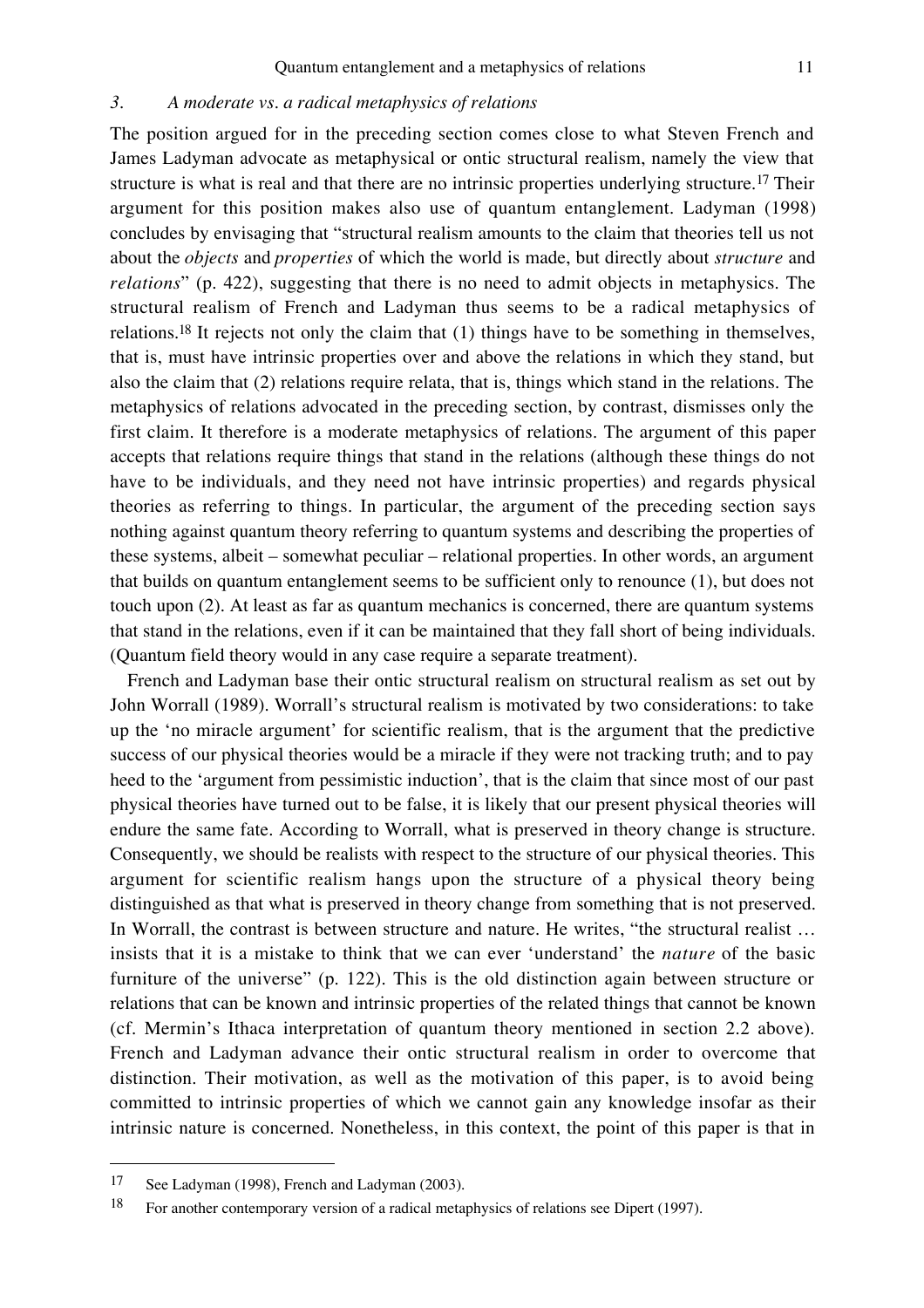order to get this result, we do not have to jettison the admission of relata, that is, things which stand in the relations.

By way of consequence, however, if we give up Worrall's distinction between structure and nature, the argument for a metaphysics of relations can as such not say anything in defence of scientific realism against the challenge posed by the 'argument from pessimistic induction' – apart from making clear that there is no reason to abandon scientific realism as a result of the advent of quantum theory. If quantum theory is superseded by another fundamental physical theory, it may be that the claim that our basic physical theory speaks against intrinsic properties underlying the relations is no longer defensible, because an argument such as the sketched one from quantum entanglement to non-separability would then no longer be available. Any metaphysics that builds on science runs such a risk.

## *4. Avoiding a gap between epistemology and metaphysics*

Let us come back to the broader metaphysical framework of a metaphysics of relations vs. a metaphysics of intrinsic properties. Let us assume, in contrast to what has been argued for so far in this paper, that the world at the basic level consists of independent things. How do we gain knowledge of their intrinsic properties? Consider the following problem that Frank Jackson (1998) among others raises:

When physicists tell us about the properties they take to be fundamental, they tell us what these properties *do*. This is no accident. We know about what things are like essentially through the way they impinge on us and our measuring instruments. It does not follow from this that the fundamental properties of current physics, or of 'completed' physics, are causal cum relational ones. It may be that our terms for the fundamental properties pick out the properties they do via the causal relations the properties enter into, but that at least some of the properties so picked out are intrinsic. They have, as we might put it, relational names but intrinsic essences. However, it does suggest the possibility that (i) there are two quite different intrinsic properties, *P* and *P\**, which are exactly alike in the causal relations they enter into, (ii) sometimes one is possessed and sometimes the other, and (iii) we mistakenly think that there is just one property because the difference does not make a difference (as the point is put in information theory). An obvious extension of this possibility leads to the uncomfortable idea that we may know next to nothing about the intrinsic nature of the world. We know only its causal cum relational nature. (pp. 23- 24)

The core of this argument can be reconstructed as follows: (1) We gain empirical knowledge owing to the causal relations that obtain between physical things and our senses. (2) Knowledge thus gained may refer to intrinsic properties of physical things. (3) But the way in which that knowledge is caused imposes a constraint on its content: physical properties can be identified only through the relations in which they enter. If we explain the meaning of the propositions that refer to the fundamental physical properties, it turns out that these propositions describe these properties as relational. (4) Identity of relations, however, does not imply identity of intrinsic properties. (5) We therefore do not know the properties of physical things insofar as they are intrinsic. In other words, we are ignorant of the intrinsic natures of things.

The argument is not that since we gain knowledge through the way in which empirical things impinge on our senses, we know only the way in which they are related to us. The argument is one about the content of empirical predicates, namely that they reveal only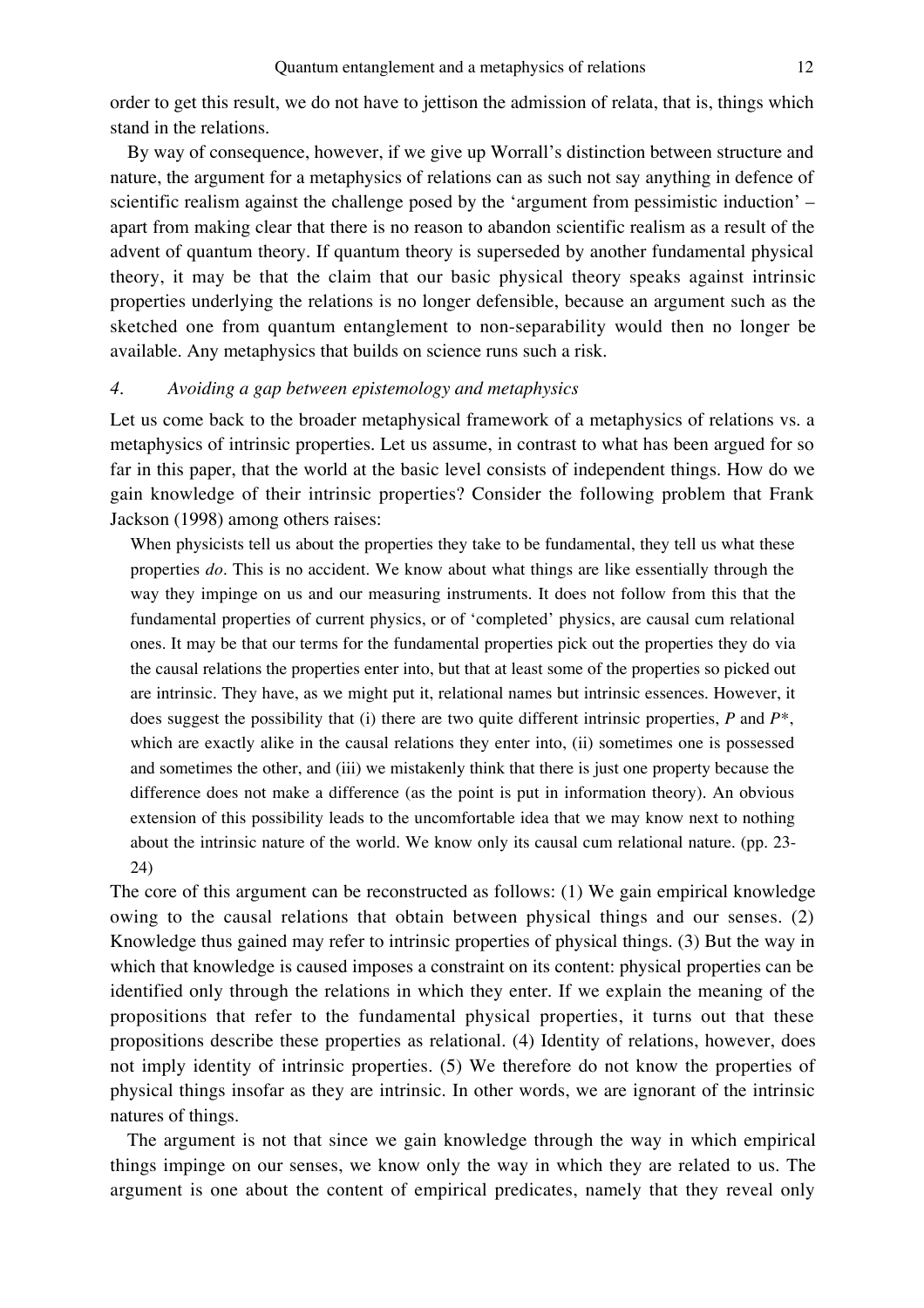relations among things. The argument applies to all relations; the relations in which things stand to us do not have any special status as far as the content of empirical knowledge is concerned. To illustrate the claim, one might say that charge, for instance, is the property that makes things attract and repulse one another, mass the property that makes them resist acceleration, etc.

The argument hence contains two claims: a claim about the causes of empirical knowledge and a claim about its content. The causal claim is uncontroversial; the claim about content is more controversial. Let us nonetheless assume that the argument of Jackson (and others), if reconstructed and generalized in the way just sketched, is right as far as the basic level of the world is concerned. If it is true that our basic physical theories give us knowledge only of the relations in which physical things stand, the metaphysics of intrinsic properties is in trouble: metaphysics has it that there are, at the basic level of the world, independent things, which are characterized by intrinsic properties each. On epistemological reflection, however, we have to concede that we do not have access to these properties insofar as they are intrinsic. A gap between metaphysics and epistemology thus arises.

If physics tells us only about the way in which the things at the basic level of the world are related to each other, two different metaphysical positions remain open:

- 1) One can continue to hold on to a metaphysics of intrinsic properties of the systems at the basic level of the world, but concede that we cannot gain any knowledge of these properties insofar as they are intrinsic.
- 2) One can give up a metaphysics of intrinsic properties in favour of a metaphysics of relations according to which the relations in which they stand are all there is to the things at the basic level.

The first one is the position that Jackson – somewhat reluctantly – endorses. As already mentioned in the introduction, the main argument for this position is that (a) relations require relata, that is, things which stand in the relations, and that (b) these things have to be something in themselves, that is, must have intrinsic properties over and above the relations in which they stand. Jackson makes use of this argument when he dismisses the view "that the nature of everything is relational cum causal, which makes a mystery of what it is that stands *in* the causal relations" (p. 24). However, as has been made clear in this paper, a metaphysics of relations has to reject merely the second part of this argument: one can maintain that (a) relations require relata, that is, things which stand in the relations, but that  $(b^*)$  these things do not have any intrinsic properties over and above the relational properties, which can in principle be captured by physics. In this case, there is nothing paradoxical about a metaphysics of relations. In other words, there is no *a priori* argument that excludes a – moderate – metaphysics of relations.

On the other hand, the adherent to a metaphysics of relations does not have any means at her disposal to rule out that there are some intrinsic properties or other of the related things. On an *a priori* basis, her claim can only be that, since her position is coherent, there is no argument left for maintaining that related things must of metaphysical necessity have some intrinsic property or other. Her *a priori* argument can only be that, applying Occam's razor, it is superfluous to include unknowable intrinsic properties in our account of the basic level of the world. However, in order to make a positive case for a metaphysics of relations, mere coherence is not enough. It is here that the metaphysical importance of the philosophy of quantum physics shows up: if we interpret quantum entanglement in terms of non-separability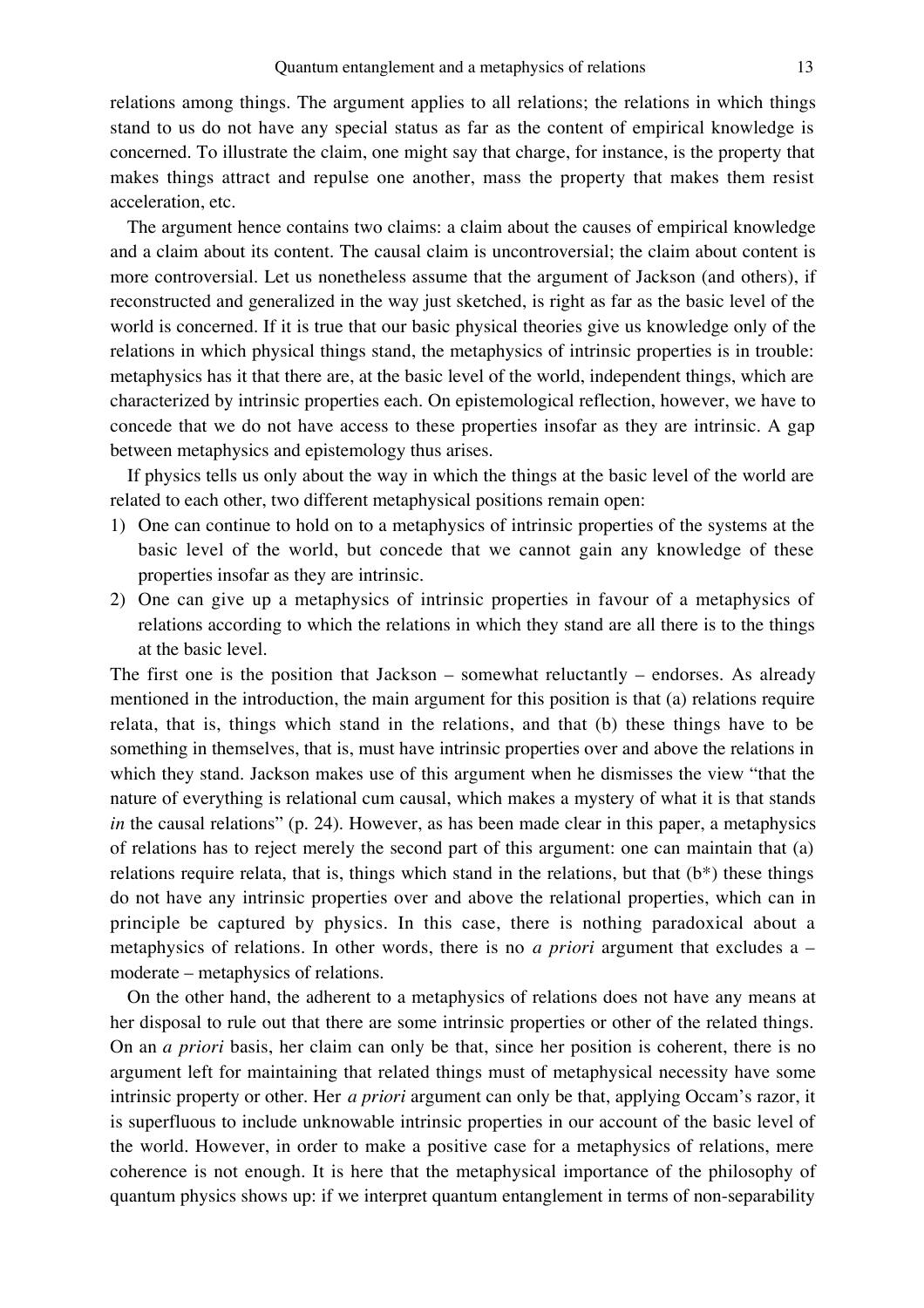as sketched in this paper, we are entitled to maintain that the specific relations which our basic physical theory treats do not call for intrinsic properties of the related systems being admitted in our metaphysics, even if we cannot know these properties insofar as they are intrinsic. Thus, contrary to received opinion, quantum physics, in virtue of exhibiting entanglement, just provides us with the means to avoid a gap between epistemology and metaphysics: we can in principle know all there is at the basic level of the world; for what there is at the basic level of the world are relations of quantum entanglement.

#### **References**

Adams, R. M. (1979). Primitive thisness and primitive identity. *Journal of Philosophy, 76*, 5-26.

- Black, M. (1952). The Identity of indiscernibles. *Mind, 61*, 153-164.
- Cartwright, N. (1989). *Nature's capacities and their measurement*. Oxford: Oxford University Press.
- Cleland, C. E. (1984. Space: An abstract system of non-supervenient relations. *Philosophical Studies, 46*, 19-40.
- d'Espagnat, B. (1971). *Conceptual foundations of quantum mechanics*. Menlo Park: Benjamin.
- Dipert, Randall R. (1997): "The mathematical structure of the world: The world as a graph". *Journal of Philosophy* **94**, pp. 329–358.
- Einstein, A., Podolsky, B. and Rosen, N. (1935). Can quantum-mechanical description of physical reality be considered complete? *Physical Review, 47*, 777-780.
- Einstein, A. (1948). Quanten–Mechanik und Wirklichkeit. *Dialectica, 2*, 320-324.
- Esfeld, M. (2001). *Holism in philosophy of mind and philosophy of physics.* Dordrecht: Kluwer.
- French, S. (1989). Individuality, supervenience and Bell's theorem. *Philosophical Studies, 55*, 1-22.
- French, S. and Ladyman, J. (2003). Remodelling structural realism: Quantum physics and the metaphysics of structure. *Synthese, 136*, 31-56.
- French, S. and Redhead, M. L. G. (1988). Quantum physics and the identity of indiscernibles. *British Journal for the Philosophy of Science, 39*, 233-246.
- Healey, R. A. (1991). Holism and nonseparability. *Journal of Philosophy, 88*, 393-421.
- Howard, D. (1985). Einstein on locality and separability. *Studies in History and Philosophy of Science, 16*, 171- 201.
- Howard, D. (1989). Holism, separability, and the metaphysical implications of the Bell experiments. In J. T. Cushing and E. McMullin (eds.), *Philosophical consequences of quantum theory. Reflections on Bell's theorem* (pp. 224-253). Notre Dame: University of Notre Dame Press.
- Jackson, F. (1998). *From metaphysics to ethics. A defence of conceptual analysis*. Oxford: Oxford University Press.
- Ladyman, J. (1998). What is structural realism? *Studies in History and Philosophy of Modern Science, 29*, 409- 424.
- Langton, R. (1998). *Kantian humility. Our ignorance of things in themselves*. Oxford: Oxford University Press.
- Langton, R. and Lewis, D. (1998). Defining 'intrinsic'. *Philosophy and Phenomenological Research, 58*, 333- 345. Reprinted in D. Lewis (1999) *Papers in metaphysics and epistemology*. Cambridge: Cambridge University Press. Pp. 116-132.
- Lewis, D. (1986a). *Philosophical papers. Volume 2*. Oxford: Oxford University Press.
- Lewis, D. (1986b). *On the plurality of worlds*. Oxford: Blackwell.
- Lewis, D. (2001). Redefining 'intrinsic'. *Philosophy and Phenomenological Research, 63*, 381-398.
- Mermin, N. D. (1998). What is quantum mechanics trying to tell us? *American Journal of Physics, 66*, 753-767.
- Müller, T. and Placek, T. (2001). Against a minimalist reading of Bell's theorem: Lessons from Fine. *Synthese, 128*, 343-379.
- Rovelli, C. (1996). Relational quantum mechanics. *International Journal of Theoretical Physics, 35*, 1637-1678.
- Teller, P. (1986). Relational holism and quantum mechanics. *British Journal for the Philosophy of Science, 37*, 71-81.